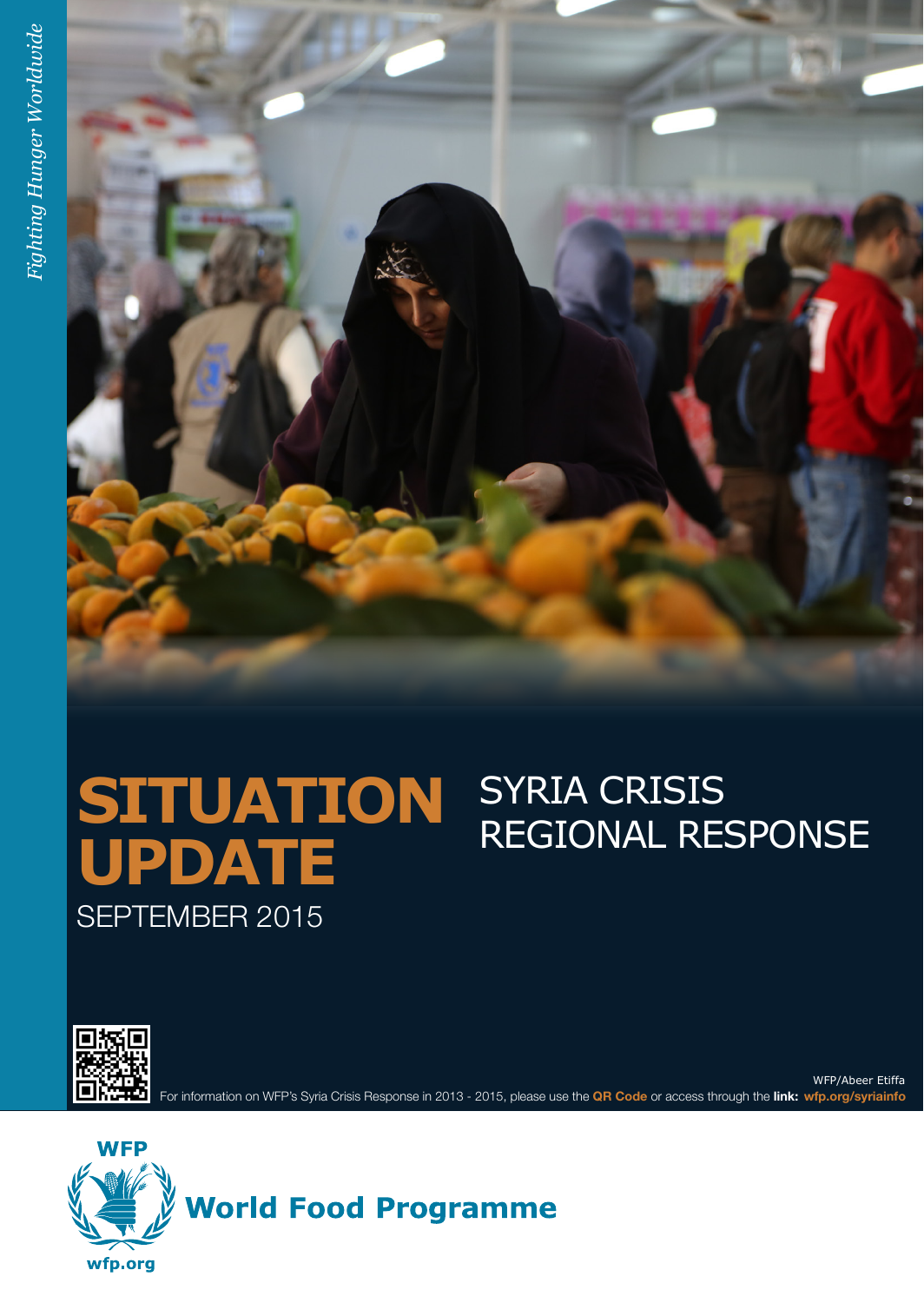# **HIGHLIGHTS**

- Assessment findings confirm the **correlation between the reductions in humanitarian support to Syrian refugees and the increase in the number of Syrians risking their lives in the hope of a better future in EU countries.**
- Returns to Syria amongst refugee families living in Jordanian communities increased by 17 percent between the first week of August and the first week of September, with an average of **300 people returning per week.**
- In September, a total of approximately 360,000 refugees in Jordan and Lebanon did not receive food assistance.
- The results from a rapid panel assessment conducted in Jordan reveal a startling **deterioration in food security** and an increased level of vulnerability amongst refugees in communities whom ceased to receive food assistance.
	- poor food consumption more than tripled -
	- 34 percent more families withdrew their children from school and the those sending children out to work increased six-fold
- Findings from the 2015 Vulnerability Assessment of Syrian Refugees (VASyR) confirm **the growing food insecurity of Syrian refugees in Lebanon.**

The past month has seen a dramatic increase in the number of asylum seekers arriving into the European Union (EU). This scale of migration has not only attracted a significant amount of international media attention, but has also placed strain on many government authorities which did not expect such a high volume of movement. In order to understand the reasons behind the massive migration to Europe from Syria and its neighboring countries, REACH and UNHCR have conducted assessments to examine the pull and push factors of Syrian refugee movements<sup>1</sup>. The findings from these reports **confirm the correlation between the recent drop in humanitarian support to Syrian refugees as well as barriers to legal work and the increase in the number of Syrians risking their lives in the hope of a better future in EU countries.**

# **An increase in the number of Syrians reaching Europe**

According to UNHCR, as of the end of September, **Syrians** represented the largest proportion of sea arrivals to Europe in 2015, **accounting for over half of the approximately 500,000 arrivals**2. This represents a significant increase compared to last year, with arrivals to the EU in September 2015 **four times higher than last year**. Moreover in Jordan in the last three months, individuals returning to Syria have outnumbered those arriving to Jordan, with August being the month of highest returns (2,958).



## **Migration trends seem to be directly related to cuts in assistance**

Compounded by the lack of assistance in the countries in which they sought refuge, some Syrian refugees are opting to return to Syria. In these past couple of months, Jordan has seen an average of 300 returns per week. Dar'a, Syria, where conflict continues at life-threatening levels, is the highest sought-after return destination due to the fact that it is the area of origin for many refugees in Jordan. Of note is that between August and September, returns decreased amongst Syrians residing in Jordanian camps (by 80 percent), but **increased by 17 percent amongst those living in the communities.** The difference in returns in relation to geographic area may be partly attributed to the differing cash-based transfer (CBT) values distributed in camps, where assistance has not been reduced this year (USD 28),

 $1$  It should be noted that whilst REACH focuses its assessment on Syrian refugee movements to Europe from both the region and Syria, UNHCR's assessment targets

Syrian refugees residing in Jordan whom have opted to move elsewhere.

<sup>2</sup> UNHCR portal, http://data.unhcr.org/syrianrefugees/asylum.php.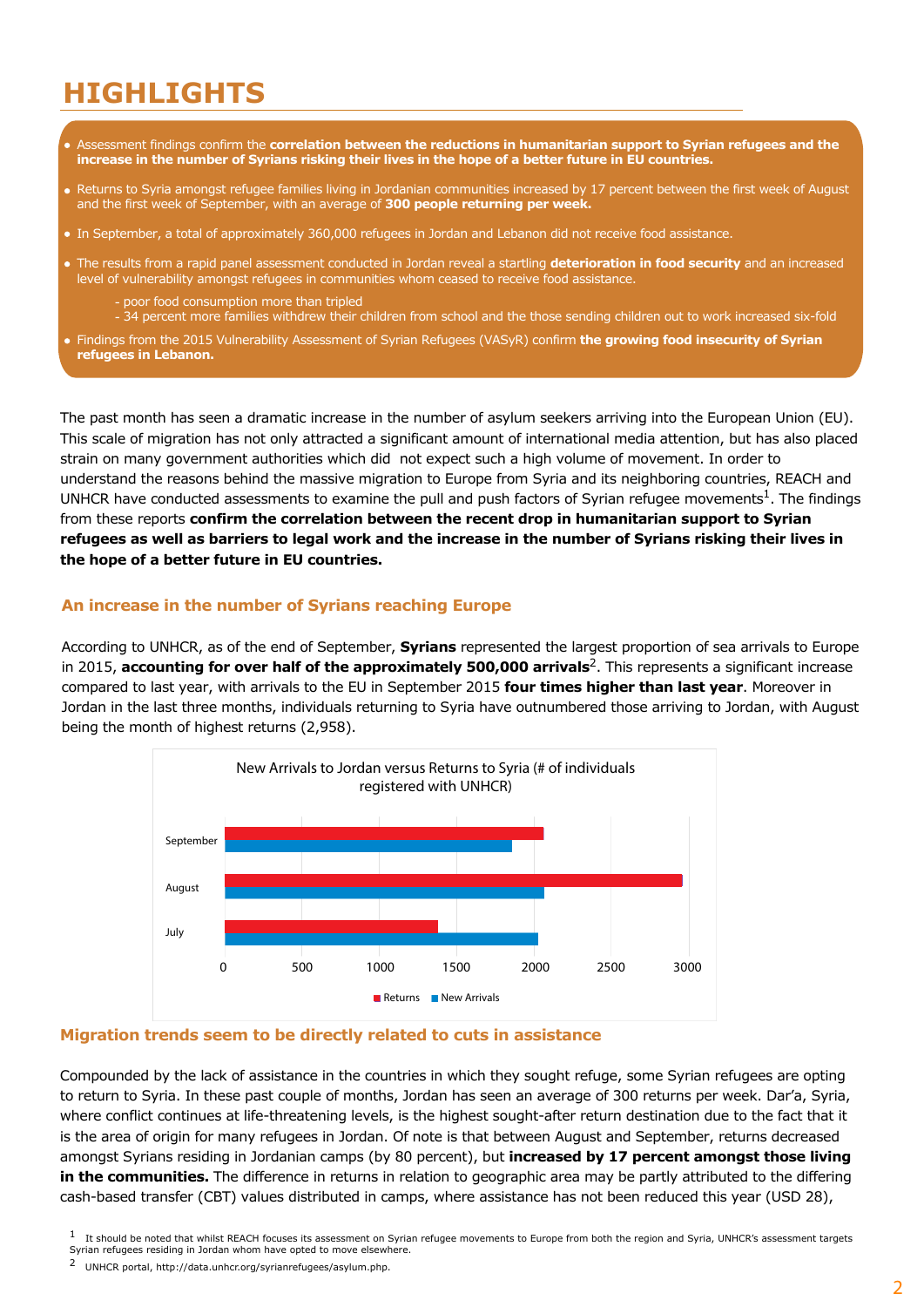compared to communities (USD 14), where the CBT has been reduced by 50 percent.

UNHCR and REACH echo the main push factors for the displacement of Syrians seeking asylum in Europe. The largest number of respondents from UNHCR's assessment (37 percent) stated the inability to provide for their families motivated them to migrate to Europe, whilst 21 percent and 13 percent stated that their journey was due to the lack of employment opportunities and limited of vision for the future<sup>3</sup>. More concerning for humaniatarian aid agencies is the fact that when asked, **33 percent of respondents stated they would stay in their current location (Jordan) if assistance was uncut – specifically, 5 percent attest to this if food assistance was reinstated.** While work permits and increased cash assistance would sway approximately 20 percent of Syrian respondents.

These findings corroborate WFP's message that CBT cuts should not be linked directly to an increase in numbers of those seeking refuge in Europe; rather, any exodus from Jordan (to Europe or Syria) is a culmination of various factors, of which the WFP cuts were, for many, **"the last straw".**

# **The impact of cuts in Jordan's communities**

WFP monitors recently visited a household only to find the family had packed their bags and were ready to leave the country. When asked why, they replied simply, **"We cannot survive without food assistance."**

In Jordan, WFP conducted a rapid panel assessment in order to better understand the impact of food assistance cuts for vulnerable Syrian refugees in communities. The "vulnerable" group represents 229,000 refugees residing in communities whom as of September ceased to receive food assistance due to funding shortfalls. Baseline data from the pre-cut period was obtained from WFP post-distribution monitoring (PDM) in Quarter 2 while data from the post-cut period was collected from the same group through a rapid panel assessment this month. A total of 89 households were assessed. The results from the assessment reveal a startling deterioration in the food security of refugee families, as **the proportion of families with poor or borderline food consumption more than tripled**  (from 18 percent to 61 percent) since WFP's cuts in assistance.



In terms of coping strategies an overwhelming **75 percent of families reported they are engaging in more frequent and severe coping strategies to meet their basic food needs** since they stopped receiving assistance. For instance, almost double the number of families are now restricting food consumption by adults in order for small children to eat: 70 percent of families, compared to 37 percent when they received JOD 10 assistance. As for livelihood coping strategies<sup>4</sup>, since the September cuts, **34 percent more families have withdrawn their children from school and 29 percent of families are now sending under-age children to work** compared with only 5 percent before. The results from the rapid panel assessment clearly demonstrate that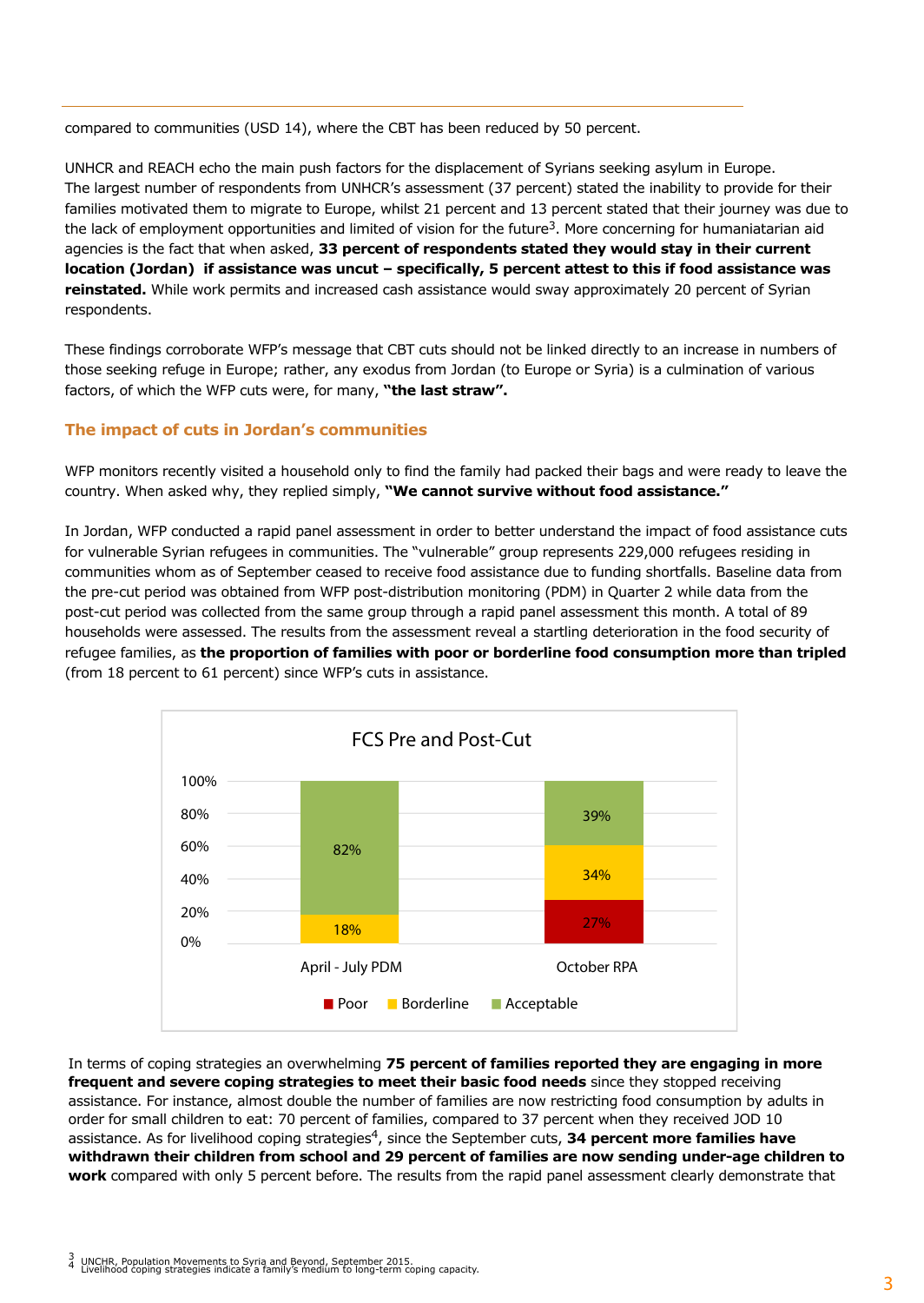vulnerable refugee families residing in Jordan's communities are highly dependent on food assistance and without it their level of vulnerability has further increased, underscoring the imperative need to reinstate this group for WFP's future programming. As one Syrian refugee stated "should I spend the little money that I have on feeding my children or keeping a roof over their heads?" - Halima, Jordan.

# **Increased levels of food insecurity and vulnerability in Lebanon**

Results from the 2015 Vulnerability Assessment of Syrian Refugees (VASyR) confirm **the food security situation of Syrian refugees in Lebanon significantly worsened since the previous year.** Moderate food insecurity doubled to affect a quarter of households while the proportion of food secure households fell from 25 percent to 11 percent. Assessment results attest that 70 percent of refugee families are living below the national poverty line<sup>5</sup> compared to 50 percent in the previous year. This finding can serve to explain why a majority of refugee households (52 percent) are living below the survival expenditure basket<sup>6</sup>, a steep increase from 29 percent in 2014.

Findings from the VASyR also indicate that the use of **emergency coping strategies has more than doubled amongst refugee families** over the last year (from 28 percent in 2014 to 61 percent 2015). These emergency coping strategies include the reduction of essential non-food spending (education and health (55 percent)) the withdrawal of children from school (19 percent), the involvement of children in income generating activities (4 percent) and the acceptance of high risk/illegal jobs (2 percent).

An overwhelming majority of households (89 percent) reported having experienced a lack of food or money to buy food in the 30 days before the survey, 22 percent more than in 2014. Out of those that faced a lack of food or money to buy it, **almost 100 percent applied food consumption related coping strategies,** chiefly relying on less preferred or expensive food, reducing the number of meals per day, borrowing food from friends or relatives and reducing portion sizes at meal times. It is important to note that at the time of the assessment the CBT value was 30 percent higher (USD 19) than the current value (USD 13.5), which further supports the argument that these refugee families require a greater level of food assistance.

## **Operational Status and Plans**

WFP's reach in the region decreased by over one quarter since the start of the year, now covering only 30 percent of UNHCR registered Syrian refugees in the region. Whilst the situation in the neighboring countries has progressively deteriorated with the remaining refugees coping on 50 percent of the CBT value, recent donor contributions in the month of September will allow WFP to significantly raise the value of the CBT for vulnerable refugees in both Jordan and Lebanon. Furthermore, WFP is extremely grateful for this genoristy which will also allow us to reinstate those who have been cut off from assistance in the communities in Jordan ahead of what is expected to be a harsh winter. While this positive shift comes at a critical time it is important to note that this assistance remains at less than the recommend level of support and will only last until January, halfway through the winter.



UNHCR has registered over 1.1 million Syrians in **Lebanon**, representing the world's highest concentration of refugees per capita. In September, severe funding shortfalls necessitated a change in distributions that would maximise the number of households assisted. As depicted by the graph's drop in WFP beneficiaries in September, households were 'capped' at five, therefore eligible households with more than five members only received five amounts of USD 13.5 this month. Thanks to a small surge in donations, WFP is able to increase the CBT value from 50 percent to 80 percent of the planned amount (from USD 13.5 to USD 21.6) next month to support its targeted beneficiaries til the end of January.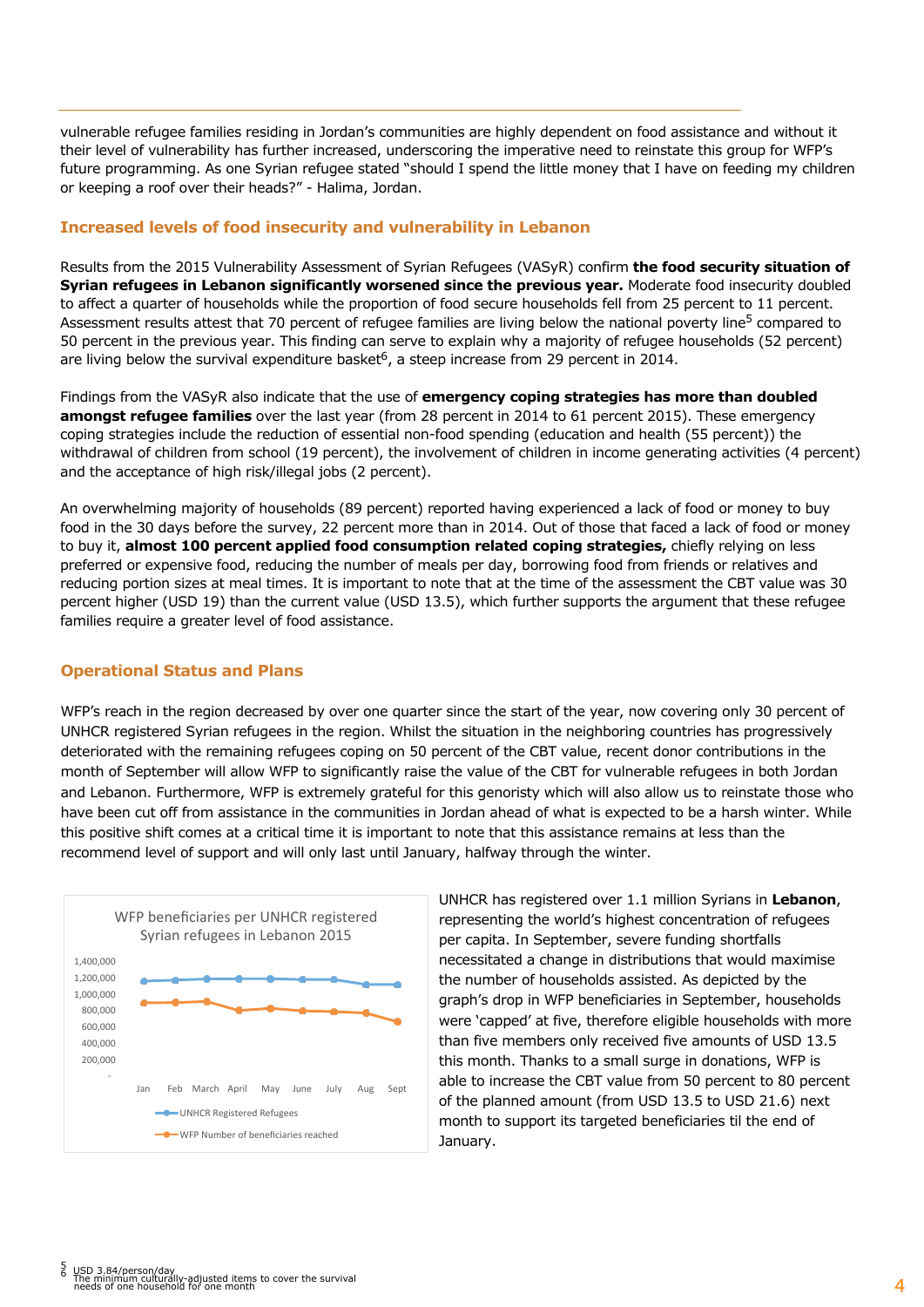In Jordan, under the tiered assistance strategy, some 211,000 Syrian refugees in communities classified as extremely vulnerable received USD 14.1 as a CBT during September, just 50 percent of the advised value per person. However another 229,000 beneficiaries also living in communities currently in the vulnerable category did not receive any assistance during September due to the lack of resources (see graph). Full assistance for refugees in camps was maintained at USD 28.3. The reduction in caseload drastically plummeted WFP's coverage of registered refugees from 85 percent to 49 percent this month. Fortunately, recent support from several donors has meant that WFP will be able reinstate the 229,000 vulnerable Syrian refugees next month with



the recommend CBT value of USD 14.1. In addition, the CBT for the extremely vulnerable caseload, some 211,00 refugees, will be increased from 50 to 80 percent of its planned value (from USD 14.1 to USD 21.2). This increase will make a significant difference with the rapid approach of the winter months. All refugees inside camps will be maintained at the full CBT of USD 28.

WFP in Iraq will continue basing its support to Syrians through the tiered approach which began in August upon completion of the targeting exercise. To this avail, approximately 1,000 extremely vulnerable Syrians will continue to receive a CBT of USD 19, whilst the 49,000 vulnerable refugees receive one of USD 10. There are also 3,000 Syrians in KRI whom are still receiving food parcels, but will be assessed and included into the tiered assistance approach as of October. The chart demonstrates the drastic reduction in WFP beneficiaries as of August based on the results from a tent-to-tent food security and vulnerability assessment. In view of this, WFP will conduct a re-assessment of the food security levels of both refugees who continue to receive food assistance and



those who do not to monitor the change in their food security status in the month of November. Work is also underway to ensure that the levels of vulnerability of refugees residing in communities is also assessed to ensure assistance is channeled accordingly.

The ongoing joint Vulnerability Assessment of the Syrian refugees in **Egypt** has been completed in Alexandria and Damietta and is still on-going in Greater Cairo. As a result of this continued assessment reductions in the number of beneficiaries assisted are being made on a monthly basis. A total of 13,000 individuals - both Palestinian Refugees from Syria and Syrian refugees - were excluded from the WFP beneficiary list in August. Some of these were excluded partly because of vulnerability assessment results, but a large proportion were temporary exclusions induced by funding shortfalls and may hence be re-included once the vulnerability assessment interviews are complete. For those still receiving WFP support, a CBT of USD 17 is distributed.